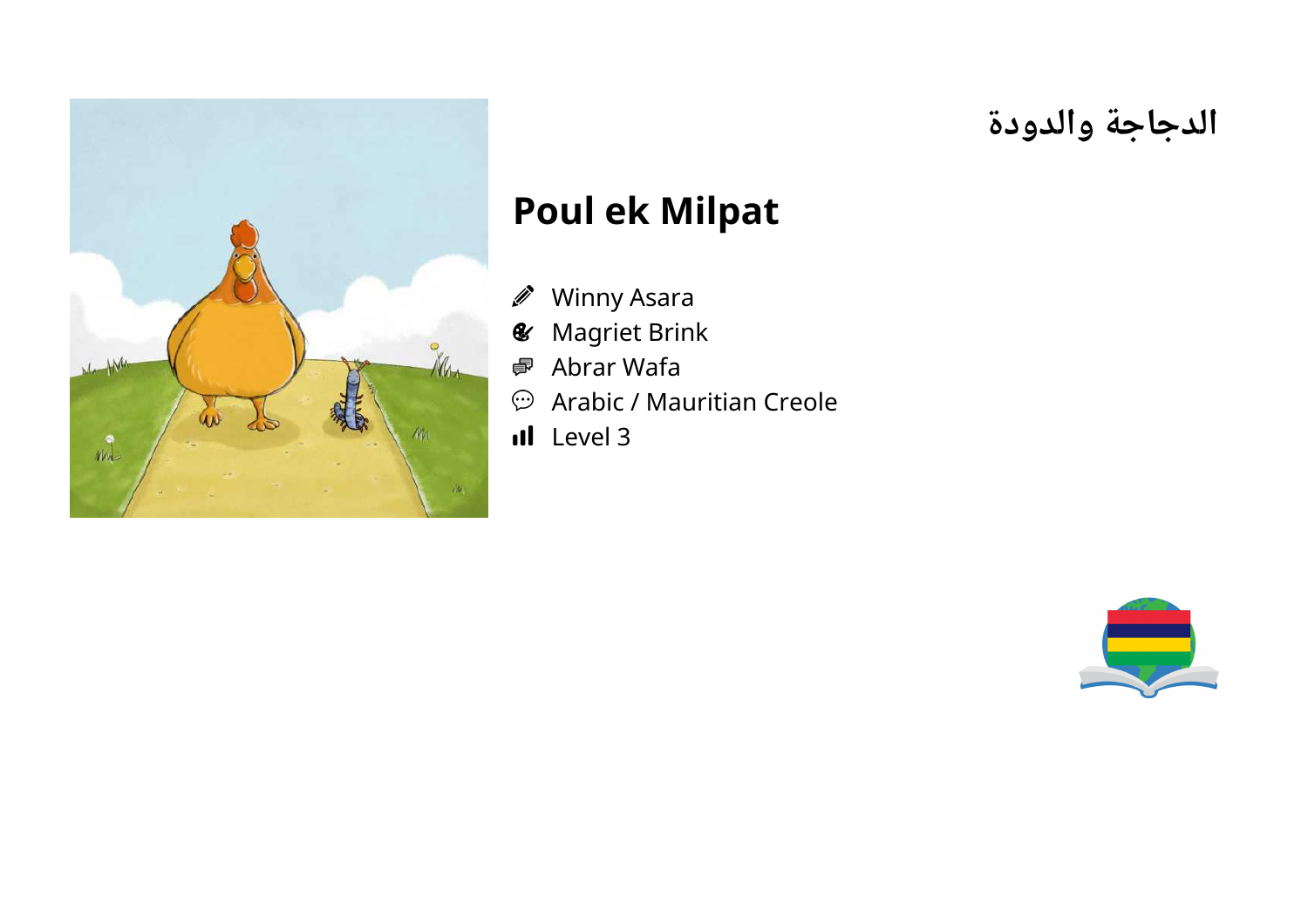

كانت الدجاجة والدودة أصدقاء، لكنهم كانوا يتنافسون دائماً مع بعضهما البعض. في يوم من الأيام، قرروا لعب كرة القدم لمعرفة من هو أفضل لاعب.

• • •

Poul ek Milpat ti kamarad. Me zot ti touzour an konpetision. Enn zour zot finn desid pou zwe foutborl pou gete ki sann-la meyer zwer.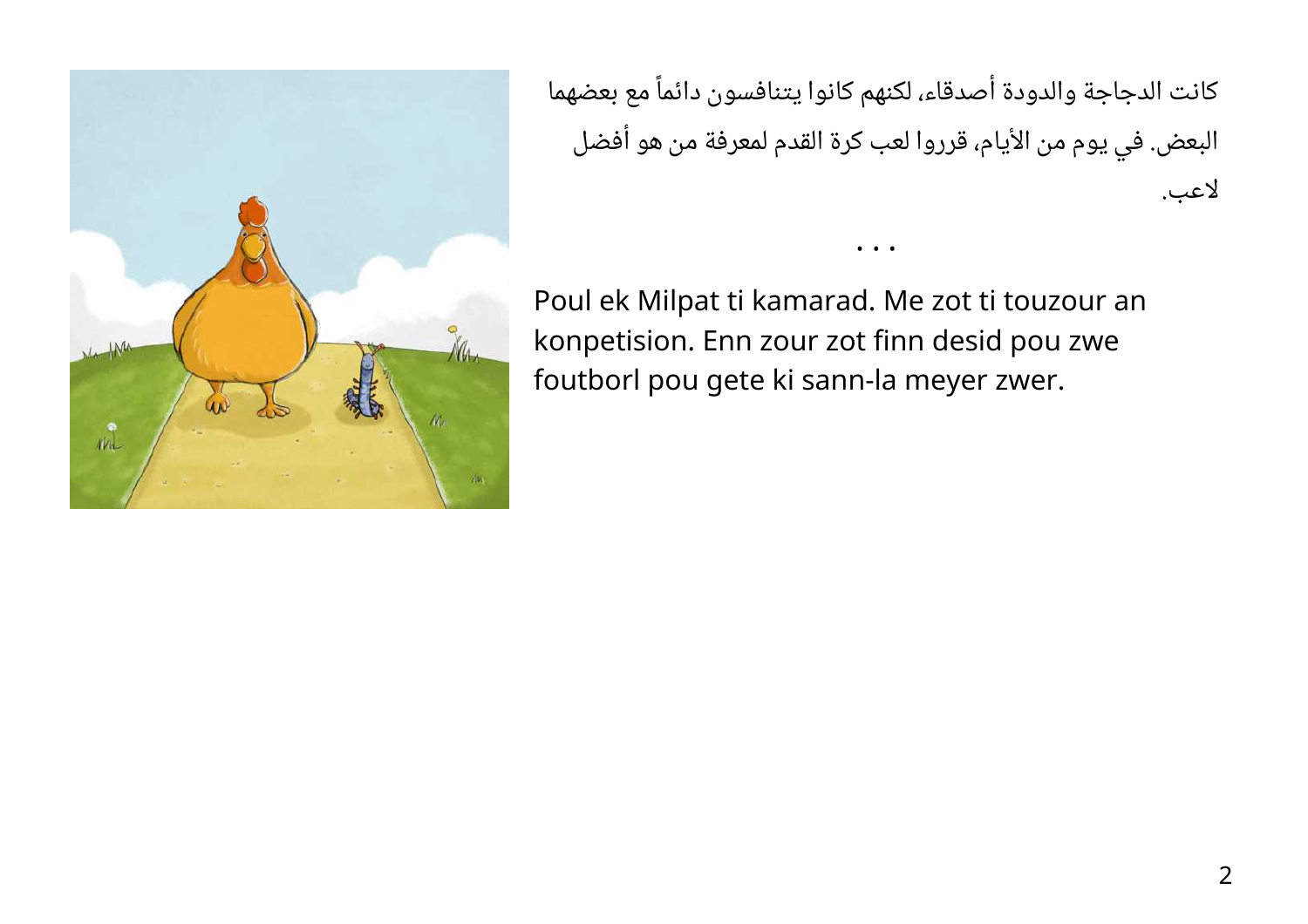ذهبوا إلى ملعب كرة القدم وبدأوا لعبتهم. كانت الدجاجة سريعة، ولكن كانت الدودة أسرع. كانت الدجاجة تركل بعيداً، ولكن الدودة كانت تركل أبعد من ذلك. فبدأت الدجاجة تشعر بالغضب.

• • •

Zot finn al lor terin foutborl ek zot finn koumans zwe. Poul-la ti rapid me Milpat-la ti pli rapid. Poul-la ti pe avoy boul lwin me Milpat-la ti pe avoy li ankor pli lwin. Poul-la ti pe koumans ankoler.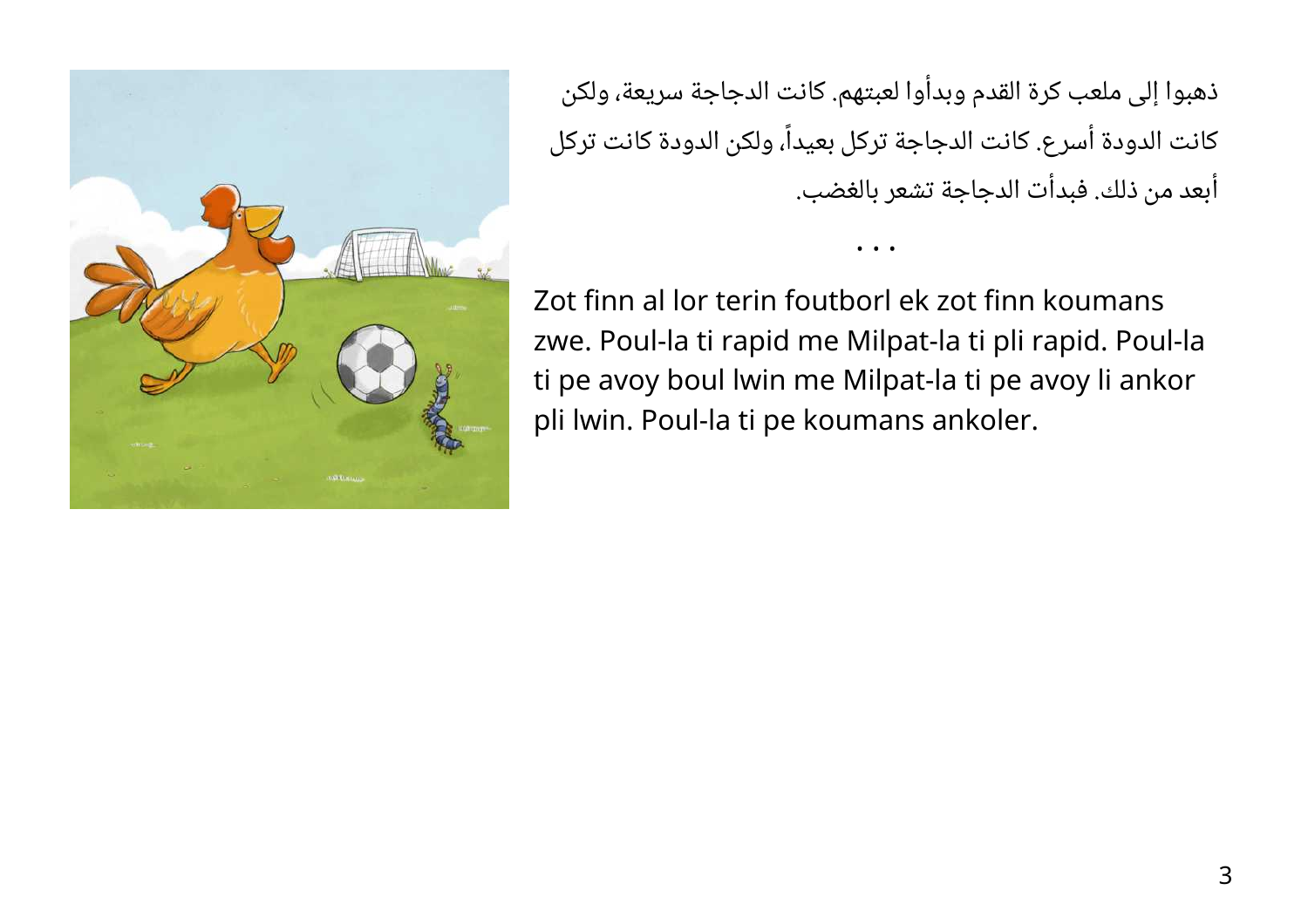بعد ذلك قرروا لعب ركلات الترجيح. في المرة الأولى كانت الدودة هي حارس المرمى. فسجلت الدجاجة هدفاً واحداً فقط. ثم جاء دور الدجاجة لتكون هي حارس المرمى.

Zot finn desid pou tir penalti. Kan finn koumanse se Poul-la ki ti gorli. Apre ti tour Milpat-la pou fer gorli.

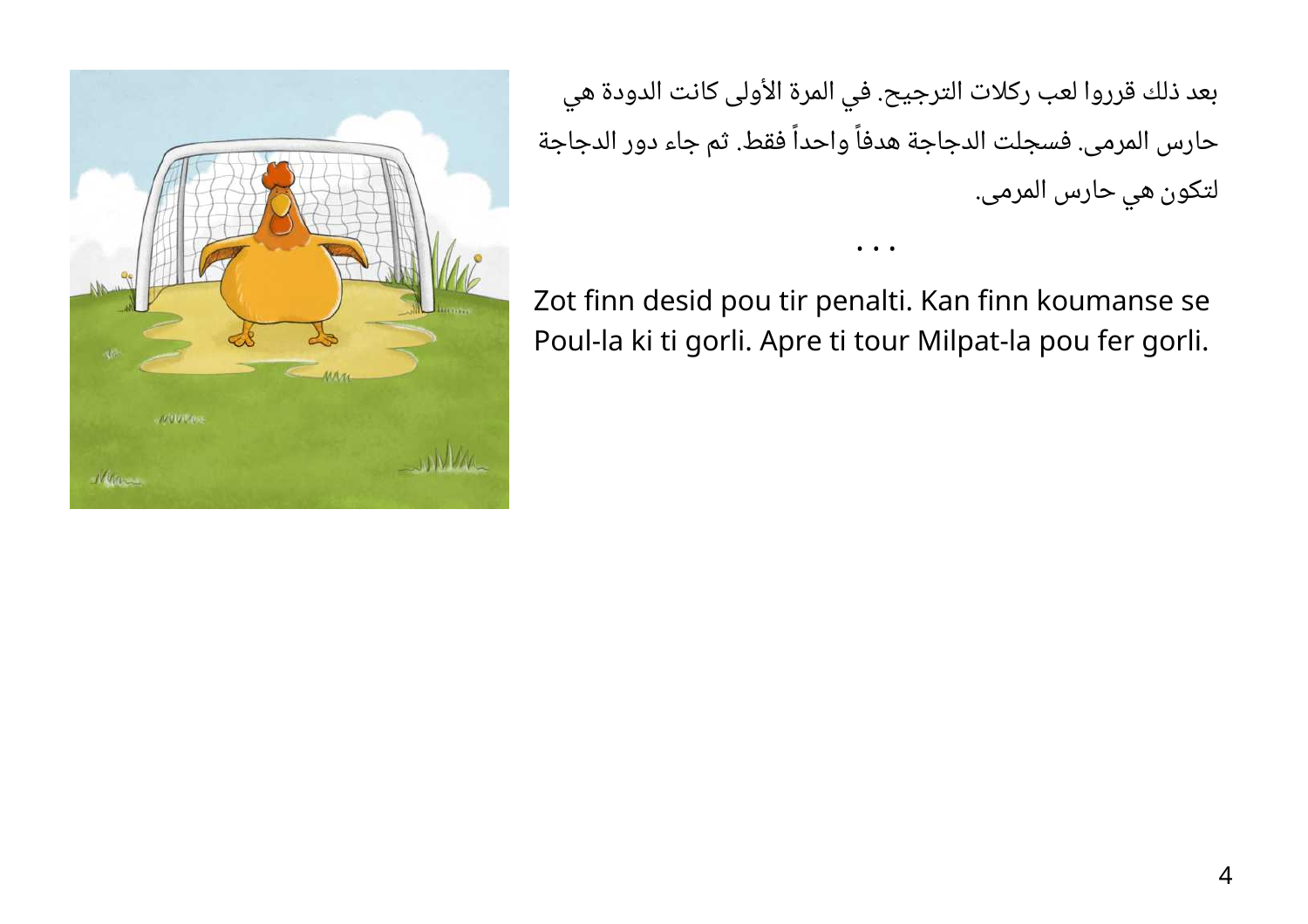

ركلت الدودة الكرة فسجلت هدفاً. ناورت الدودة بالكرة وسجلت هدفاً. سددت الدودة الكرة برأسها في المرمى وسجلت هدفاً. سجلت الدودة خمسة أهداف.

Milpat tap boul ek met enn gorl. Milpat drible avek boul-la ek li finn met enn gorl . Milpat-la met enn kout tet ek tire. Milpat met sink gorl.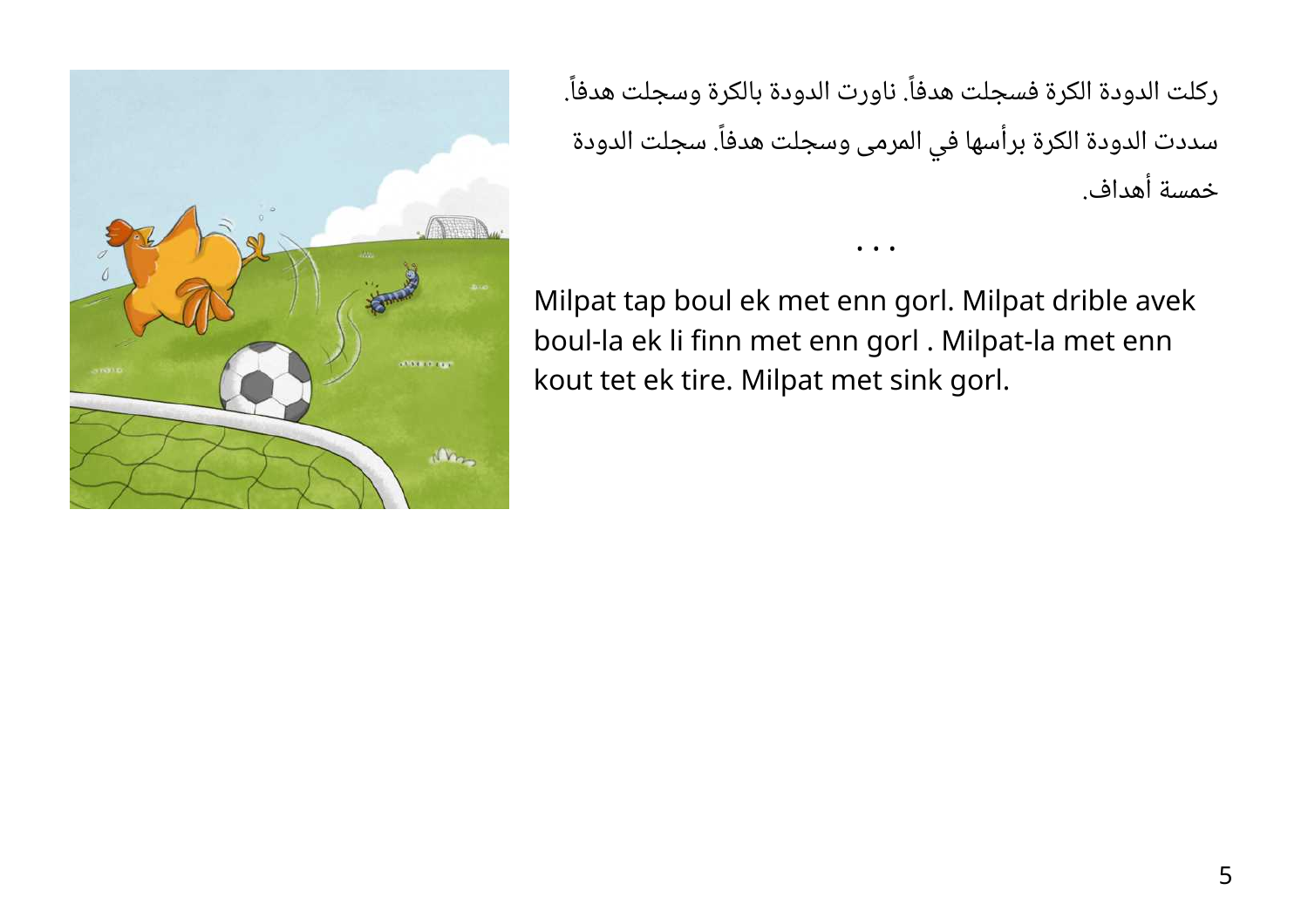

كانت الدجاجة غاضبة لأنها خسرت، حيث أنها لم تكن تتمتع بالروح الرياضية. ضحكت الدودة لأن صديقتها الدجاجة أثارت ضجة لخسارتها.

Poul-la ti ankoler ki li finn perdi. Li ti enn move perdan. Milpat-la koumans riye parski so kamarad ti pe fer enn ta zes.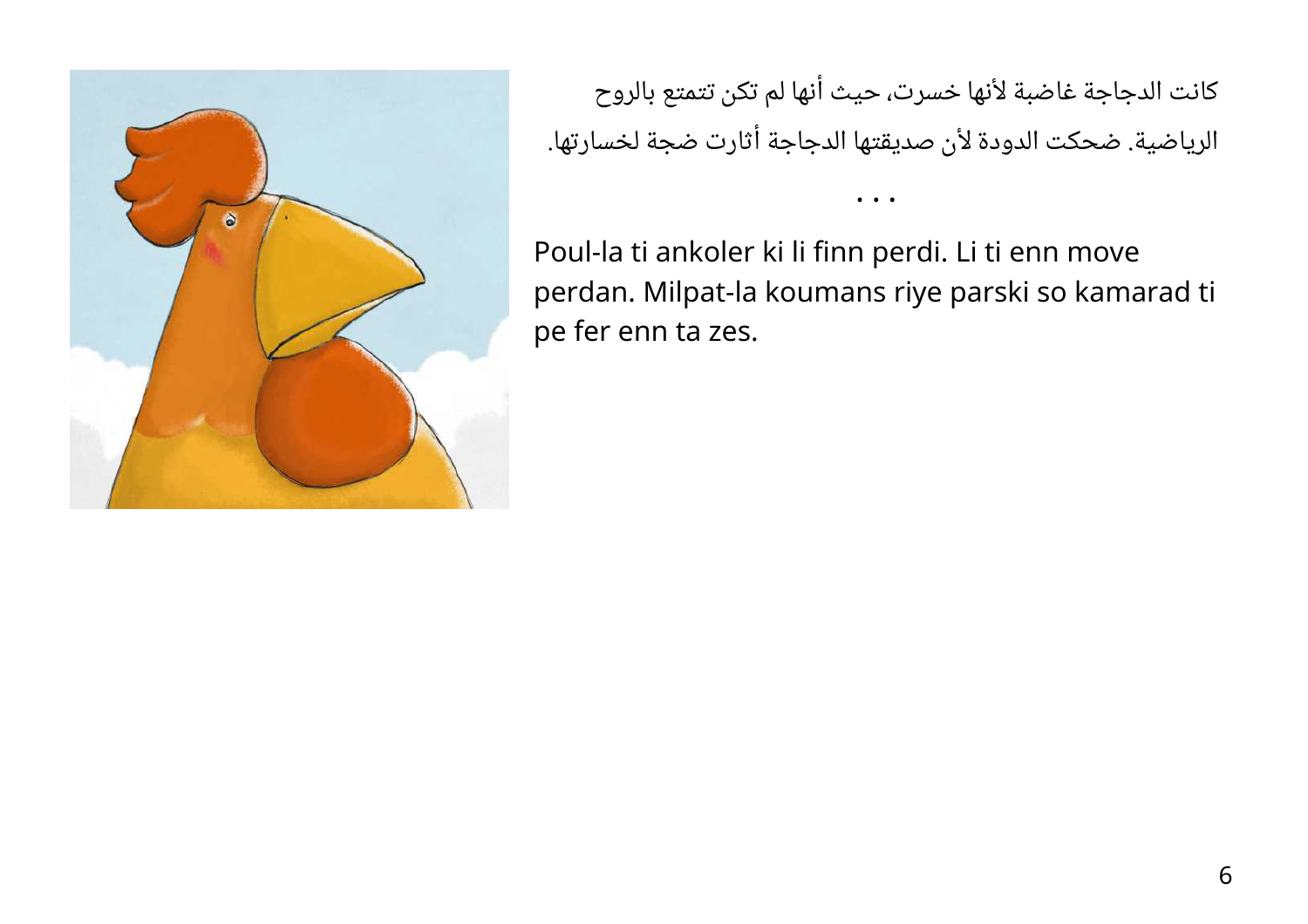

كانت الدجاجة غاضبة لدرجة أنها فتحت منقارها واسعاً وابتلعت الدودة.

• • •

Poul-la ti telman ankoler ki li finn ouver so larz labek pou aval milpat-la.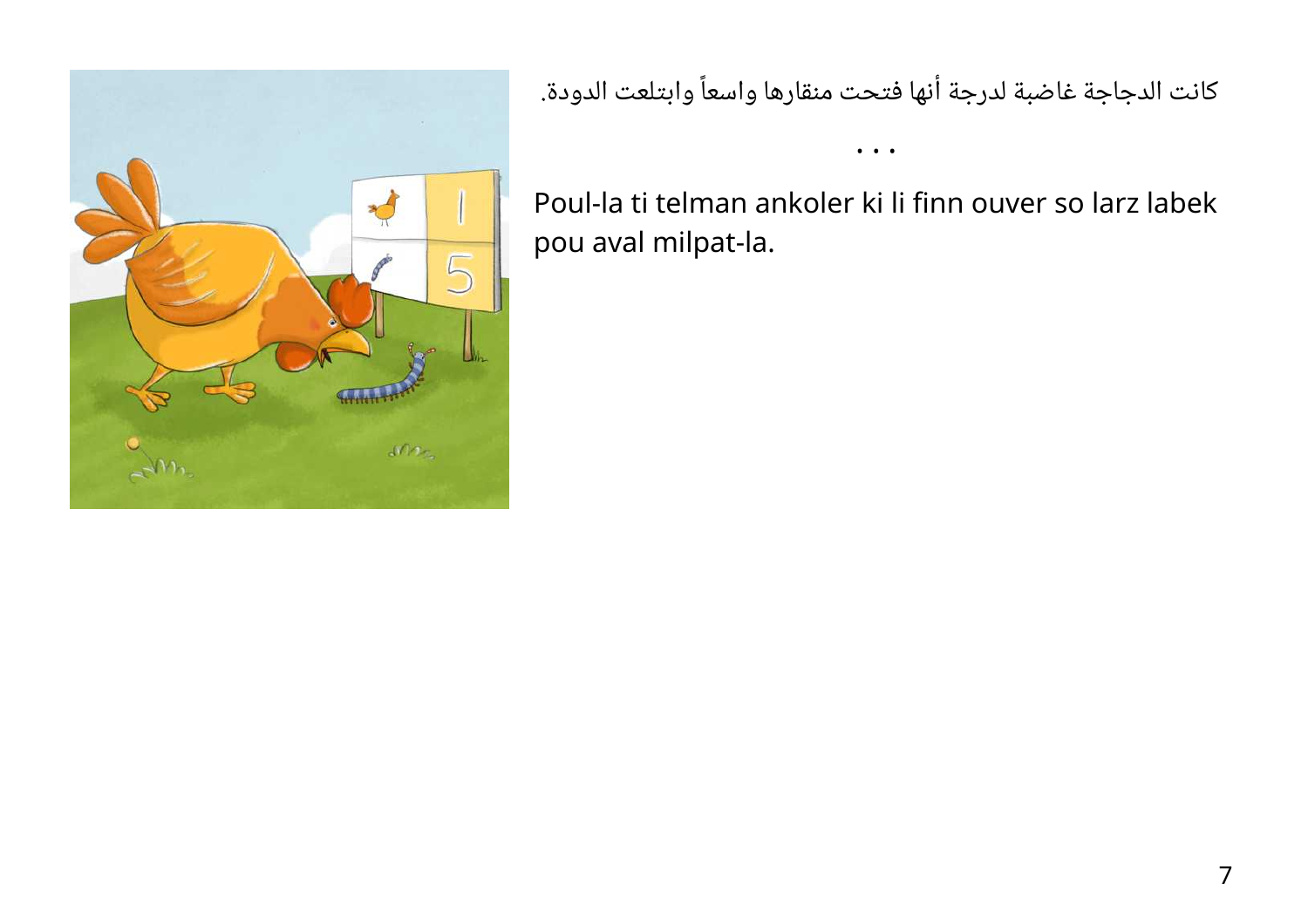

بينما كانت الدجاجة تمشي في طريقها إلى المنزل، التقت بوالدة الدودة. سألت والدة الدودة الدجاجة: "هل رأيت ابنتي؟" لكن الدجاجة لم تقل أي شيء. كانت والدة الدودة قلقة.

Alor ki poul-la ti pe al lakaz, li rankont mama milpat la. Mama milpat la demande, « eski to finn trouv mo zanfan ? ». Poul-la pa reponn. Mama milpat la ti bien inkiet.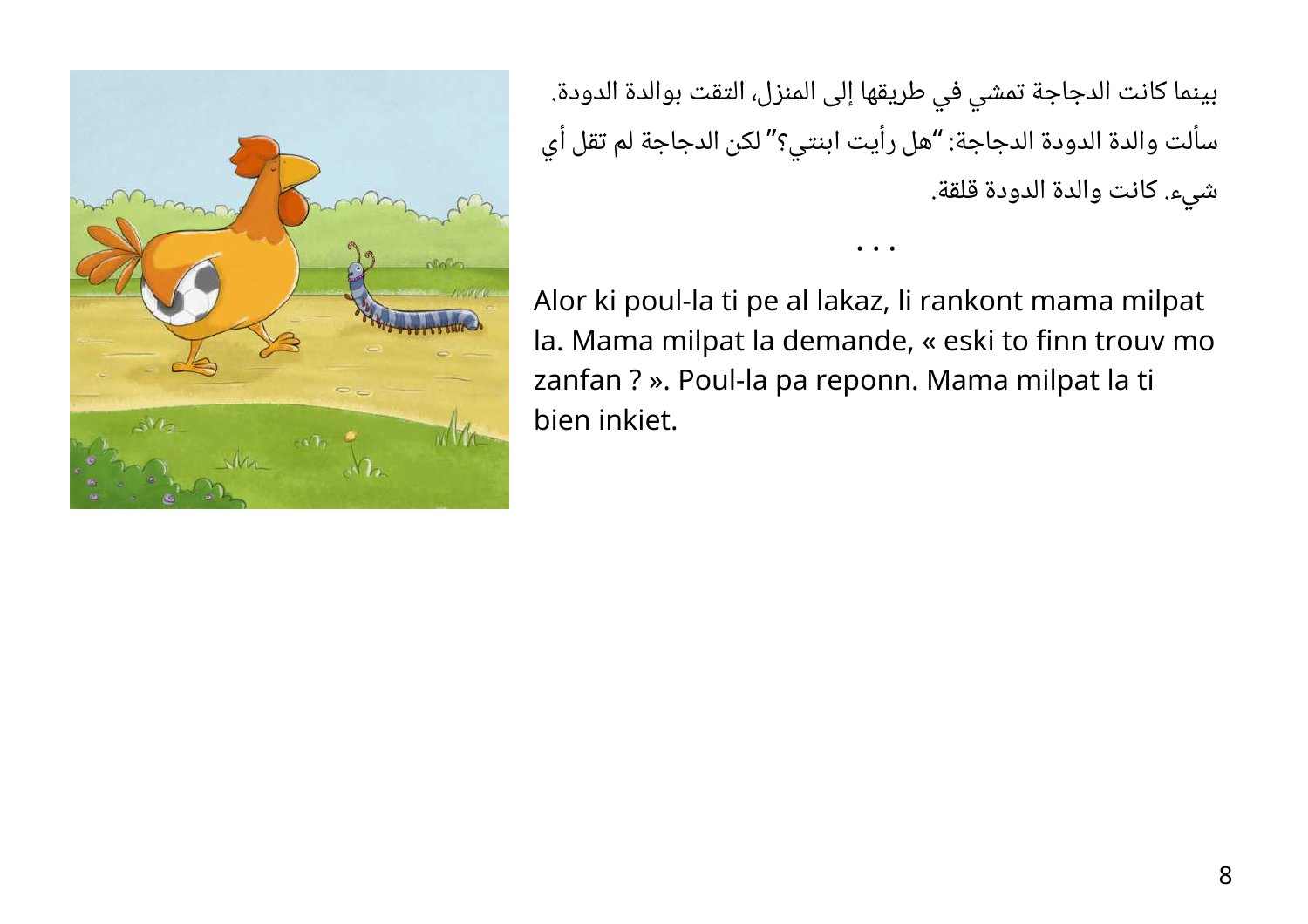

ثم سمعت والدة الدودة صوتا صغيراً يبكي: "ساعديني يا أمي!". نظرت والدة الدودة في جميع الأنحاء واستمعت بعناية، فوجدت الصوت يأتي من داخل الدجاجة.

Lerla, mama milpat la tann enn ti lavwa. « ed mwa ma ! » lavwa-la ti p kriye. Mama milpat la get otour li ek ekoute atantivman. Lavwa-la ti pe vinn depi dan poul-la.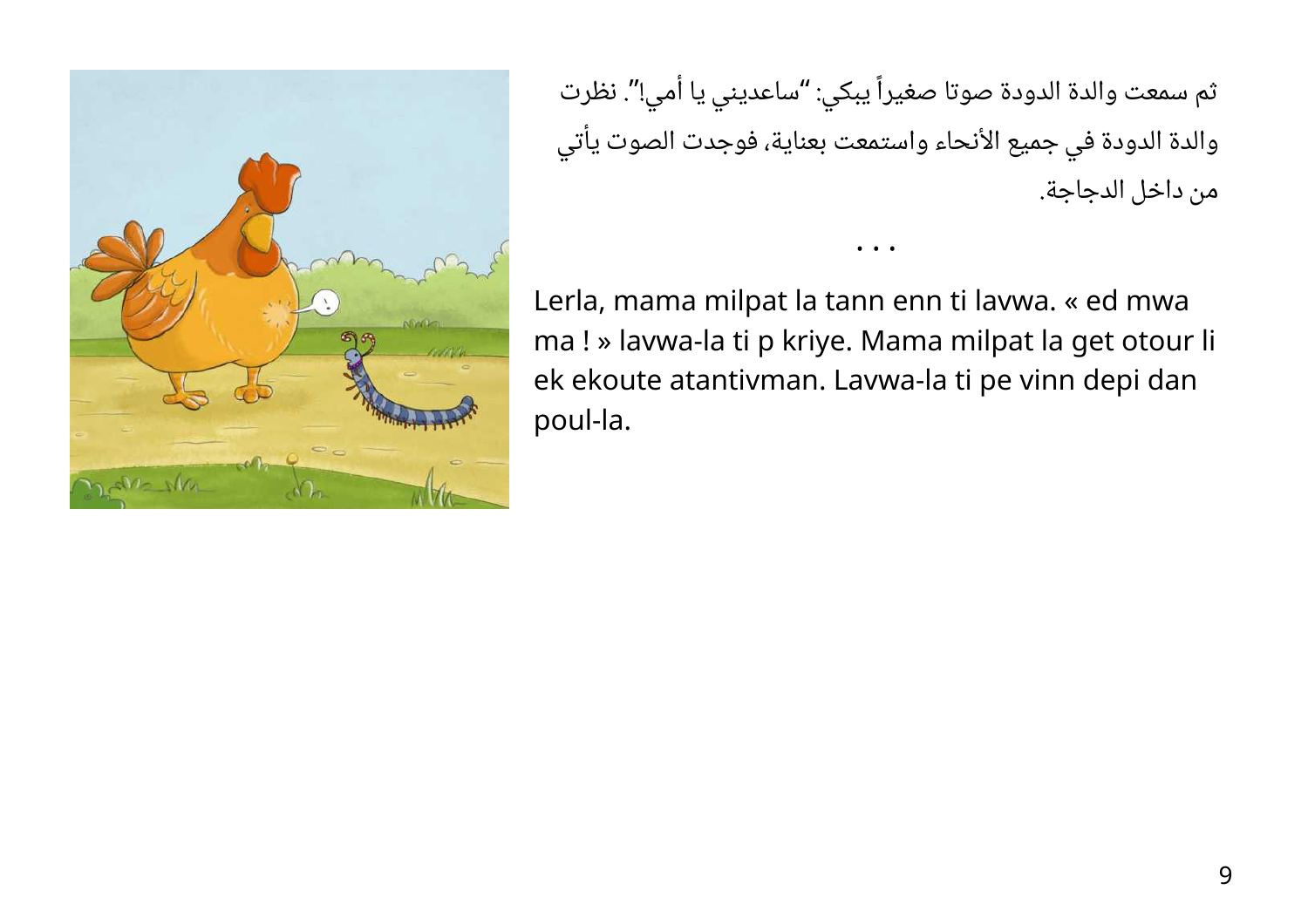

صاحت والدة الدودة "استخدمي القوة الخاصة بك يا ابنتي!". حيث يستطيع الديدان إخراج رائحة كريهة وطعم سيئ. بدأت الدجاجة تشعر بالمرض.

• • •

Mama milpat la inn kriye « servi to bann pouvwar spesial mo zanfan ! » Bann milpat-la ena kapasite santi move pi ek gagn move gou. Poul-la inn koumans santi li pa bien.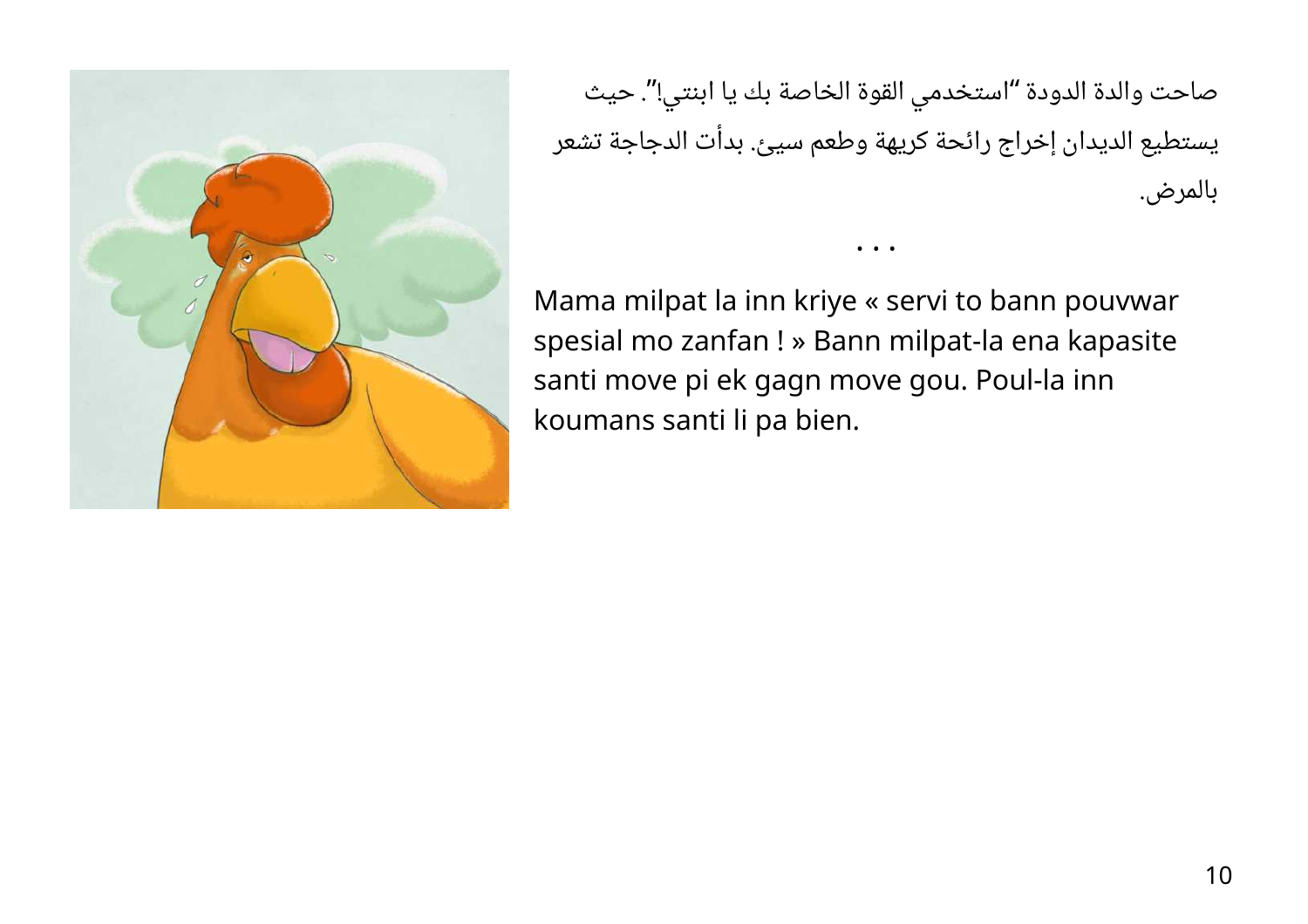

تجشأت الدجاجة. ثم ابتلعت وبصقت. ثم عطست وسعلت. ثم سعلت. كان طعم الدودة مثيراً للاشمئزاز!

• • •

Poul-la inn rote. Apre li'nn avale ek li finn krase. Apre li'nn terne ek touse. Ek touse. Milpat-la ti degoutan !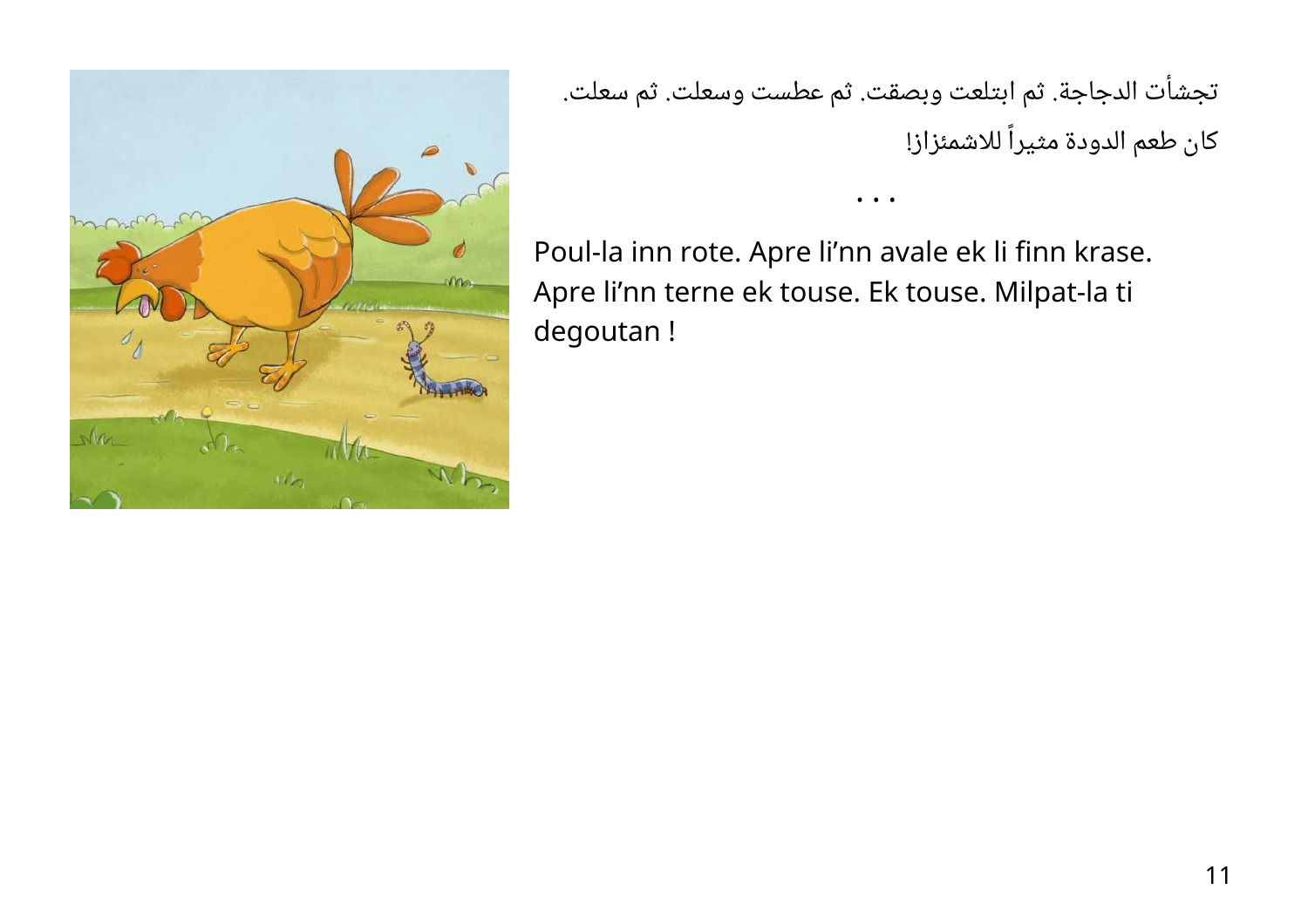

استمرت الدجاجة تسعل حتى سعلت الدودة خارجاً من بطنها. زحفت الدودة ووالدتها سريعاً فوق شجرة للاختفاء.

• • •

Poul-la inn res touse ziska ki li'nn kras milpat ki ti dan so lestoma la. Mama milpat la ek so zanfant finn ranpe ziska enn pie pou zot kasiet.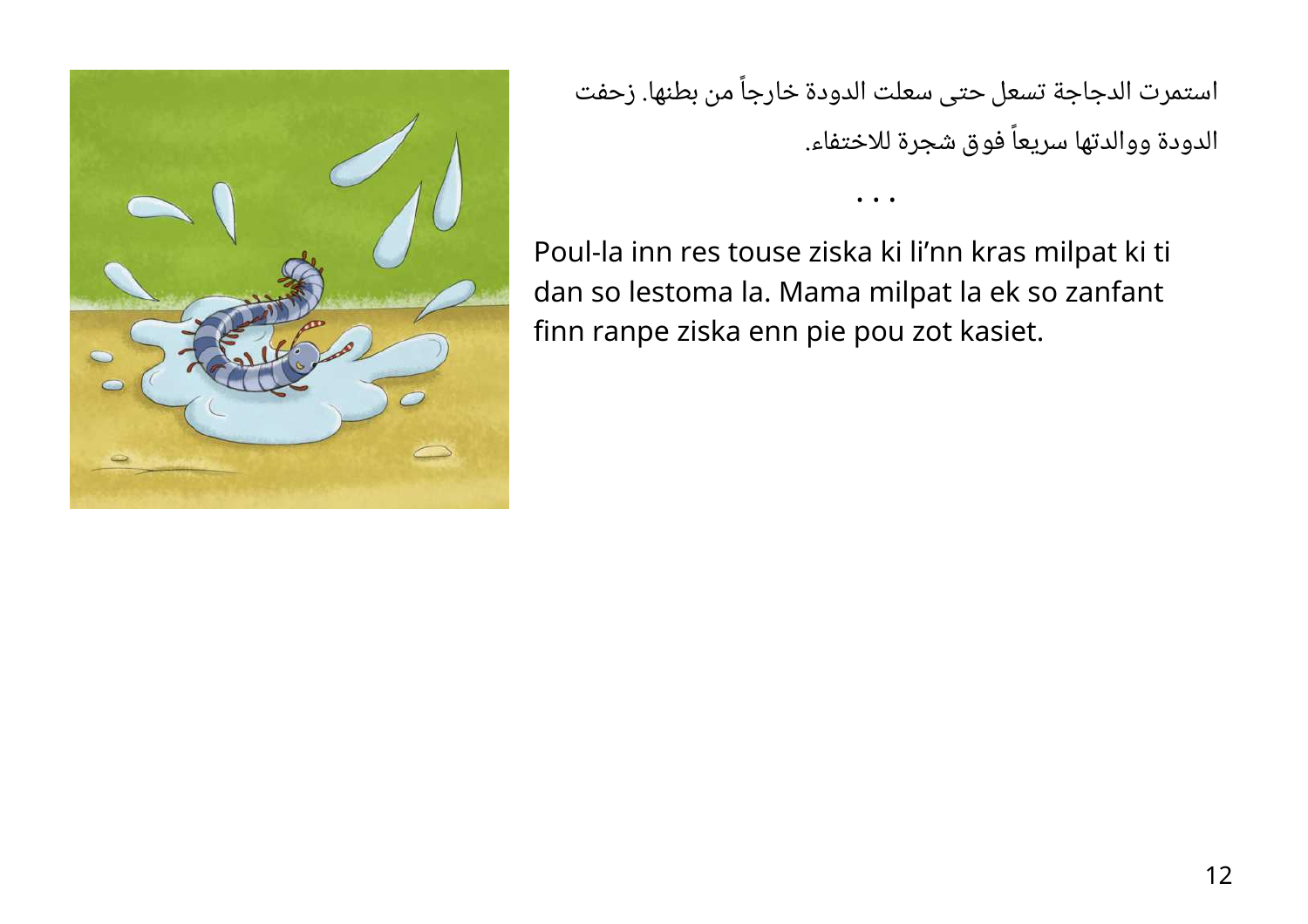

### ومنذ ذلك الوقت، أصبح الدجاج والديدان الأعداء.

Depi sa, bann poul ek bann milpat zot lennmi.